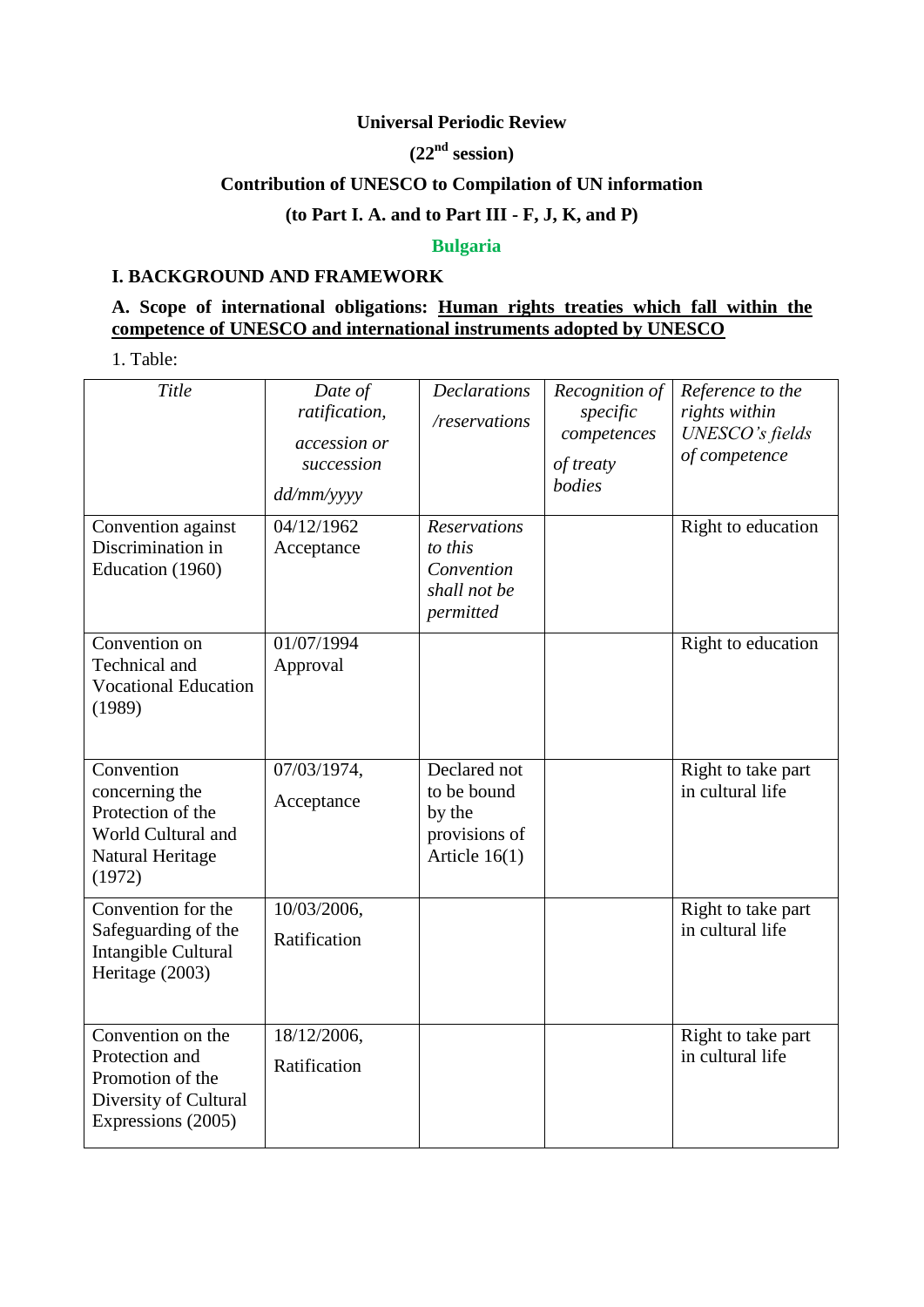### **II. Input to Part III. Implementation of international human rights obligations, taking into account applicable international humanitarian law to items F, J, K, and P**

#### **Right to education**

#### **Constitutional Framework:**

2. The right to compulsory and free education is enshrined in the Constitution of 1991<sup>1</sup>, as last amended in 2007. **Article 23** provides that "The State shall establish conditions conducive to the free development of science, education and the arts, and shall assist that development" and according to **Article 53** "(1) Everyone shall have the right to education. (2) School attendance up to the age of 16 shall be compulsory. (3) Primary and secondary education in state and municipal schools shall be free. In circumstances established by law, the higher educational establishments shall provide education free of charge. (4) Higher educational establishments shall enjoy academic autonomy. (5) Citizens and organizations shall be free to found schools in accordance with conditions and procedures established by law. The education they provide shall fit the requirements of the State. (6) The State shall promote education by opening and financing schools, by supporting capable school and university students, and by providing opportunities for occupational training and retraining. It shall exercise control over all kinds and levels of schooling. "

**3. Article 6** adds that "(1) All persons are born free and equal in dignity and rights. (2) All citizens [all individuals to whom this Constitution applies] shall be equal before the law. There shall be no privileges or restriction of rights on the grounds of race, national or social origin, ethnic self-identity, sex, religion, education, opinion, political affiliation, personal or social status or property status."

4. With regard to the use of languages, **Article 36** sets out that "(1) The study and use of the Bulgarian language shall be a right and an obligation of every Bulgarian citizen. (2) Citizens whose mother tongue is not Bulgarian shall have the right to study and use their own language alongside the compulsory study of the Bulgarian language."

5. Finally, with regard to people with disabilities, **Article 48** does not directly refer to their right to education but it states that "(2) The State shall create conditions conducive to the exercising of the right to work by the physically or mentally handicapped."

#### **Legislative Framework:**

6. The Bulgarian legislative framework is composed of:

a) The **Public (or National) Education Act**  $(1991)^2$ , as last amended in 2011, "is of great significance"<sup>3</sup>. This act guarantees the right to education for all citizens (**Article 4),** and free education **(Article 6)**, as well as compulsory education up to

1

<sup>1</sup> [http://www.unesco.org/education/edurights/media/docs/a19e069e000921be355541913cb8b7c8b9446efd.pdf,](http://www.unesco.org/education/edurights/media/docs/a19e069e000921be355541913cb8b7c8b9446efd.pdf) Accessed on 25/09/2013

 $2$  Law for the public education,

[http://www.mon.bg/opencms/export/sites/mon/en/left\\_menu/acts/Public\\_Education\\_Act.pdf](http://www.mon.bg/opencms/export/sites/mon/en/left_menu/acts/Public_Education_Act.pdf) (Accessed on 23/09/2013)

<sup>3</sup> Eurydice, Bulgaria, Legislation,

<https://webgate.ec.europa.eu/fpfis/mwikis/eurydice/index.php/Bulgaria:Legislation>(Accessed on 23/09/2013)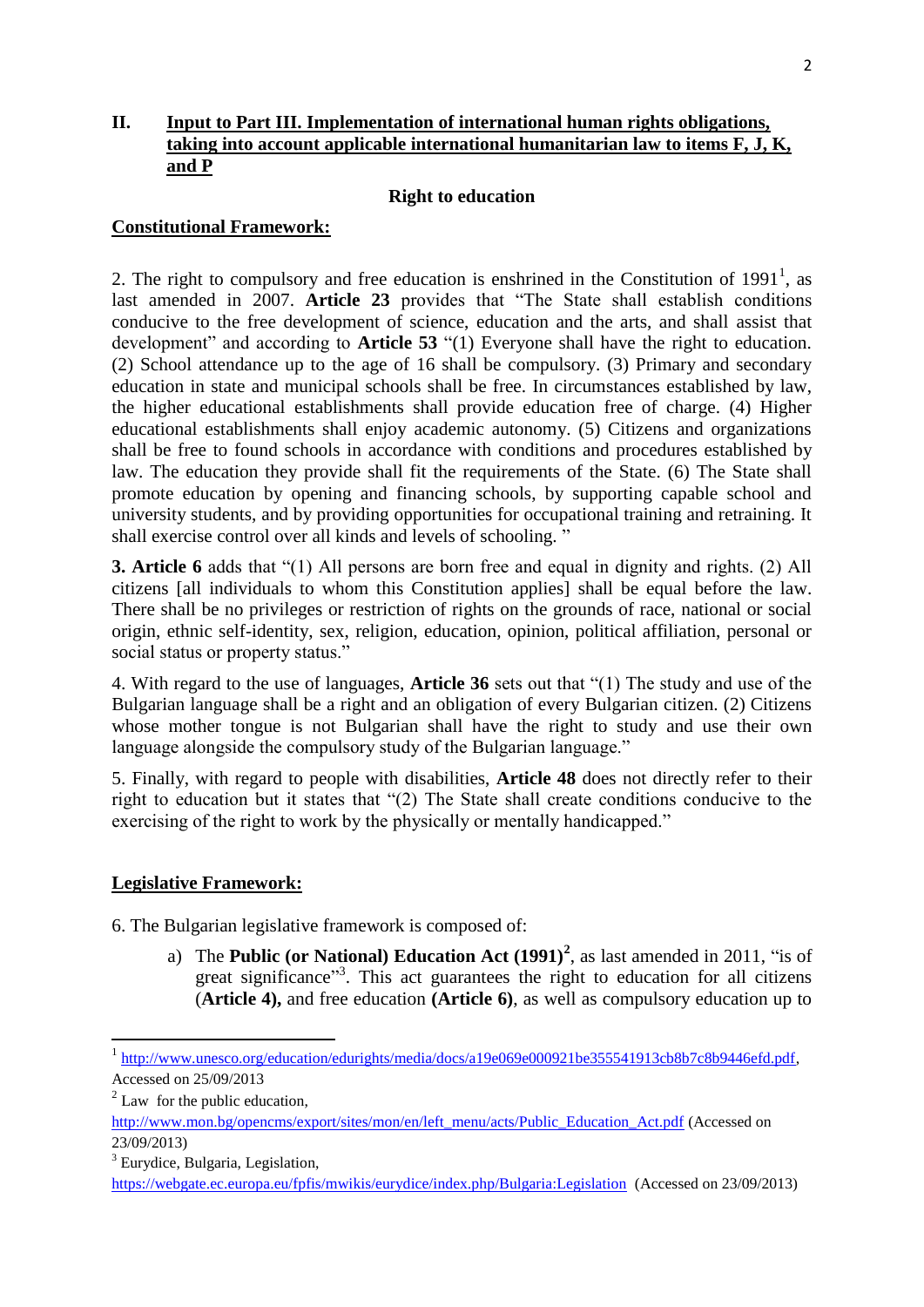16 years old (**Article 7).** It also allows children to study in their own mother tongue while setting Bulgarian as the official language **(Article 8).** 

- b) **Art. 2 of the CM Decree № 104 as of 10.05.2003** regulating the free use in the state-run, municipal and private kindergartens and schools of materials.
- c) The **Level of Education, General Education Minimum and Curriculum Act (1999)<sup>4</sup>** , which "specifies the responsibilities, the compulsory, compulsory elective and free elective subjects, instruction of pupils in 8 cultural and educational spheres, the issues concerning the general educational minimum and the curriculum". 5 It also "defined the two new levels of schooling (basic and secondary)"<sup>6</sup>.
- d) The **Vocational Education and Training Act (VETA) (1999)<sup>7</sup>** , which fully "regulates the issues concerning vocational training of pupils in the educational systems – its objectives, principles, stages, organization, and management<sup>38</sup>. This Act "clearly defines the responsibilities of the institutions offering vocational education and training, and provides a new basis for their development"<sup>9</sup>, and meets, to a great extent, the European standards and trends.
- e) The **Higher Education act (1995)<sup>10</sup>** implemented a national Agency for Evaluation and Accreditation of Higher Education Establishments (chapter 10).<sup>11</sup>
- f) "The **Law on Academic Autonomy (1990)<sup>12</sup>** states that all universities and higher education institutions must independently determine all matters relating to their curricula, structure, teaching and research, qualification and certification."<sup>13</sup>
- g) The **Ordinance on Private Schools** of the Ministry of Education, Science and Technologies (now, the Ministry of Education and Science) recognizes that private schools "present an extra opportunity for ensuring the constitutional right of each citizen to freely choose the type of schools and form of his/her education."<sup>14</sup>

1

<sup>4</sup> Level of Education, General Education Minimum and Curriculum Act, 1999,

[http://www.mon.bg/opencms/export/sites/mon/en/left\\_menu/acts/Level\\_of\\_Education\\_General\\_Education\\_Mini](http://www.mon.bg/opencms/export/sites/mon/en/left_menu/acts/Level_of_Education_General_Education_Minimum_and_Curriculum_Act.pdf) [mum\\_and\\_Curriculum\\_Act.pdf,](http://www.mon.bg/opencms/export/sites/mon/en/left_menu/acts/Level_of_Education_General_Education_Minimum_and_Curriculum_Act.pdf) Accessed on 23/09/2013

<sup>5</sup> Eurydice, Bulgaria, Legislation,

[https://webgate.ec.europa.eu/fpfis/mwikis/eurydice/index.php/Bulgaria:Legislation,](https://webgate.ec.europa.eu/fpfis/mwikis/eurydice/index.php/Bulgaria:Legislation) Accessed on 23/09/2013  $6$  World Data on Education,  $6<sup>th</sup>$  edition 2006/07, IBE – UNESCO, Bulgaria, *op. cit.*, p. 4

<sup>7</sup> Vocational Education and Training Act,

[http://www.unesco.org/education/edurights/media/docs/46d8fa71cda79dfa5940a4b43f2408d274603937.pdf,](http://www.unesco.org/education/edurights/media/docs/46d8fa71cda79dfa5940a4b43f2408d274603937.pdf) Accessed on 23/09/2013

 $8$  National report of the Republic of Bulgaria on the Development of Education for the  $48<sup>th</sup>$  ICE, 2008, p. 5, [http://www.ibe.unesco.org/National\\_Reports/ICE\\_2008/bulgaria\\_NR08.pdf](http://www.ibe.unesco.org/National_Reports/ICE_2008/bulgaria_NR08.pdf) (Accessed on 23/09/2013)

 $9$  World Data on Education,  $6<sup>th</sup>$  edition 2006/07, IBE – UNESCO, Bulgaria, *op. cit.*, p. 4

<sup>&</sup>lt;sup>10</sup> Higher Education Act, 1995, <http://unpan1.un.org/intradoc/groups/public/documents/untc/unpan016453.pdf>

<sup>&</sup>lt;sup>11</sup> World Data on Education,  $6<sup>th</sup>$  edition 2006/07, IBE – UNESCO, Bulgaria, *op. cit.*, pp. 3-4

<sup>&</sup>lt;sup>12</sup> Law on Academic Autonomy,

[http://www.unesco.org/education/edurights/media/docs/86345e37c987950fa624c5d8c12ec626a83d2977.pdf,](http://www.unesco.org/education/edurights/media/docs/86345e37c987950fa624c5d8c12ec626a83d2977.pdf) Accessed on 23/09/2013

<sup>&</sup>lt;sup>13</sup> World Data on Education,  $6^{th}$  edition 2006/07, IBE – UNESCO, Bulgaria, *op. cit.*, p. 4

<sup>14</sup> *Ibid*, p. 3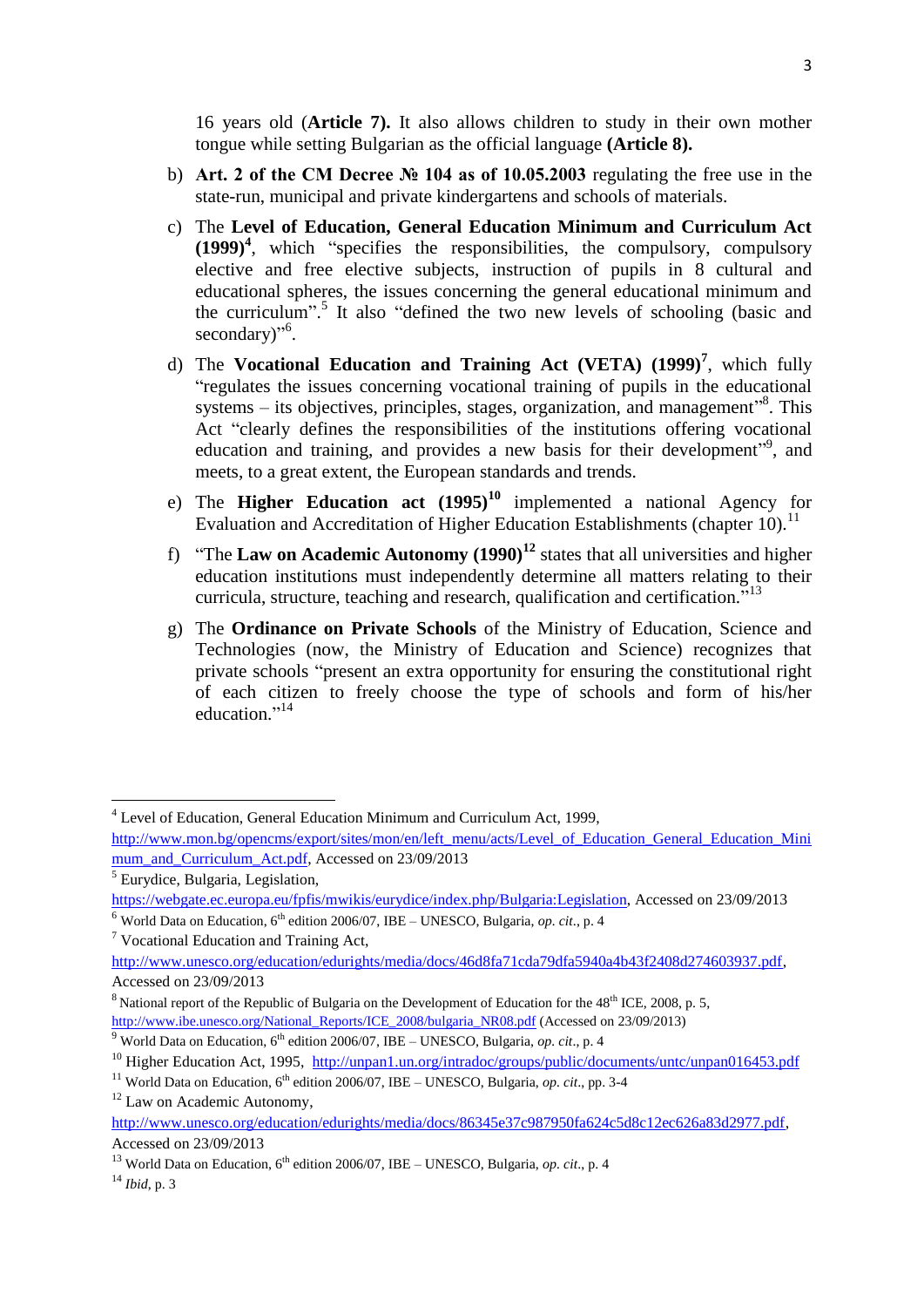- h) The **Protection against Discrimination Act (January 2004)**, which introduced the shifting of the burden of proof on to the defendant.  $15$
- <sup>i)</sup> "The Council of Ministers adopts financial regulations for allocation of funds earmarked for additional financing of the school education of children, which includes the costs for transport, organization of the school day and canteen costs. By the **CM Decree № 84/06.04. 2009**, the List of the so-called "community schools" in the Republic of Bulgaria was adopted. In accordance with Art. 3, Para. 1, item 2, the amount of funds intended for the organization of the school day and canteen costs, for the transportation of pupils from class 1st to 8th, is determined to be up to 474 lev per child per budget year. According to Art. 153, Para. 3 of the Regulations regarding the Application of the National Education Act, the state and the municipal budgets are allocating funds for the meals of the children and pupils in municipal and state schools and kindergartens. "
- j) The **new Family Code** (October 2009).
- k) "**Resolution No.692 / 21 September 2010 for acceptance of national roadmap for research infrastructure**.
- l) **Decision № 403 of June 19, 2014** proposal to the National Assembly for adoption of the Strategy for Development of Higher Education In REPUBLIC OF BULGARIA 2014-2020.
- m) **DCM No 12 of January 10, 2014** adopted NATIONAL STRATEGY for Lifelong Laerning for the Period  $2014 - 2020$ ."<sup>16</sup>

#### **Policy Framework:**

#### **i) General information**

7. The following strategies have been adopted by Bulgaria<sup>17</sup>:

- **a. Strategy for Development of Higher Education In REPUBLIC OF BULGARIA 2014-2020**
- **b. NATIONAL STRATEGY for Lifelong Learning for the Period 2014 – 2020**
- **c. National Youth Strategy 2010-2020**
- **d. Strategies for reducing the share of early school leavers (2013 - 2020)**
- **e. National Program for Development of School and Pre-school Education (2006 - 2015)**
- **ii) Inclusive Education**

8. In 2004, Bulgaria adopted **a National Strategy to include children from ethnic minorities into Bulgarian schools.<sup>18</sup>**

**<sup>.</sup>** <sup>15</sup> Concluding observations CEDAW, 2001,

[http://tbinternet.ohchr.org/\\_layouts/treatybodyexternal/Download.aspx?symbolno=CEDAW%2fC%2fBGR%2f](http://tbinternet.ohchr.org/_layouts/treatybodyexternal/Download.aspx?symbolno=CEDAW%2fC%2fBGR%2fCO%2f4-7&Lang=en) [CO%2f4-7&Lang=en](http://tbinternet.ohchr.org/_layouts/treatybodyexternal/Download.aspx?symbolno=CEDAW%2fC%2fBGR%2fCO%2f4-7&Lang=en)

<sup>&</sup>lt;sup>16</sup> MEYS website, unofficial translation,

<http://www.mon.bg/?go=page&pageId=74&subpageId=143>

 $17$  Ibid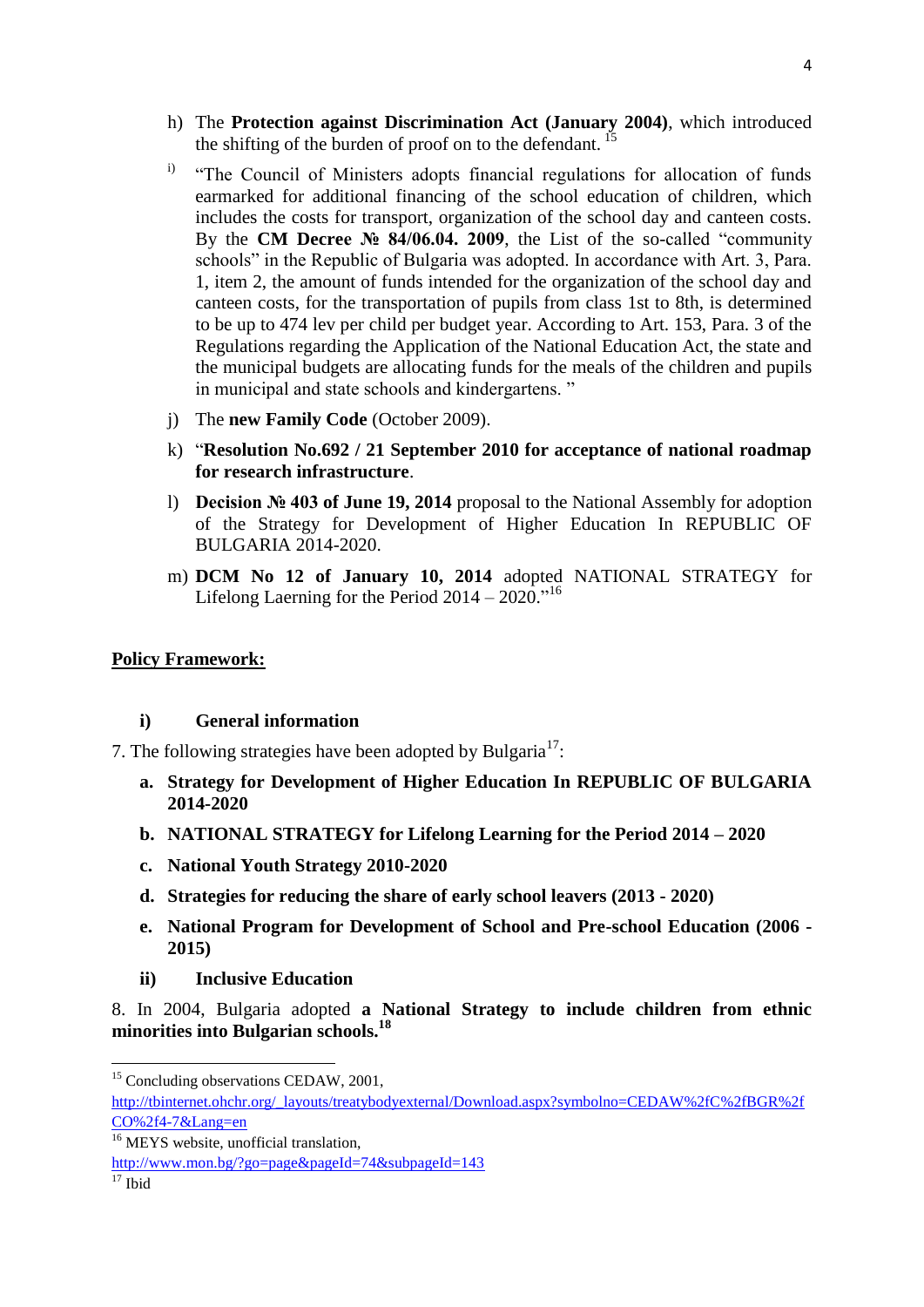9. "By a special Order of the Minister of Education, Youth and Science as of 2003, a **Consultative Council** was established and assigned with the task to deal with the issues relating to the education of the children and pupils from ethno-cultural groups. This Council was set up as a specialized advisory body reporting to the Minister of Education on the issues concerning the educational integration of the children and pupils from the ethno-cultural groups. As of 2010 the National Strategy on the Educational Integration of the children and pupils from ethno-cultural groups has been updated and adopted in a reformed version. **In implementation of this Strategy, every school from across the country has the responsibility to draw up an annual plan and to report to the Regional Inspectorate for Education for what has been carried out.** Similar obligations have been also imposed on the experts attached to the Regional Inspectorates of Education, who are assigned with the responsibilities relating to the educational integration of the children and pupils from ethnocultural groups."<sup>19</sup>

10. "A draft **National Strategy for Roma Integration in the Republic of Bulgaria** *(2012- 2020)* has been elaborated *together with a draft Action Plan for the implementation of the aforementioned Strategy, in close cooperation with experts from non-governmental organizations*. The central educational priority of the National Strategy for Roma Integration in Republic of Bulgaria (2012-2020) targets the enrollment, inclusion and retention of the Roma children and pupils in the education system, ensuring quality education in multicultural educational environment". 20

#### **iii) Teachers**

### 11. In March 2014, Bulgaria has adopted a long-time plan, the **National Strategy for Development of pedagogical staff 2014-2020.<sup>21</sup>**

#### **iv) Curriculum**

12. In line with European Union e-learning action plan, Bulgaria has adopted a **National strategy for the introduction of ICT in Bulgarian schools in 2010.<sup>22</sup>**

#### **v) Gender equality**

# 13. Bulgaria adopted a **National Strategy for Promotion of Gender Equality 2009-2015**. 23

#### **Cooperation:**

14. Bulgaria **is party** to the 1960 UNESCO Convention against Discrimination in Education since 04/12/1962.

- $20$  Bulgaria Report submitted for the Eighth Consultation on the implementation of the Convention and Recommendation against Discrimination in Education (2006-2011), 2013, p. 4
- $21$  Ibid

<sup>1</sup>  $18$  Ibid.

<sup>&</sup>lt;sup>19</sup> Bulgaria Report submitted for the Eighth Consultation on the implementation of the Convention and Recommendation against Discrimination in Education (2006-2011), 2013, pp. 2-3

<sup>&</sup>lt;sup>22</sup> MEYS website, unofficial translation,

<http://www.mon.bg/?go=page&pageId=74&subpageId=143>

 $\frac{23}{23}$  Concluding observations CEDAW, 2001,

[http://tbinternet.ohchr.org/\\_layouts/treatybodyexternal/Download.aspx?symbolno=CEDAW%2fC%2fBGR%2f](http://tbinternet.ohchr.org/_layouts/treatybodyexternal/Download.aspx?symbolno=CEDAW%2fC%2fBGR%2fCO%2f4-7&Lang=en) [CO%2f4-7&Lang=en](http://tbinternet.ohchr.org/_layouts/treatybodyexternal/Download.aspx?symbolno=CEDAW%2fC%2fBGR%2fCO%2f4-7&Lang=en)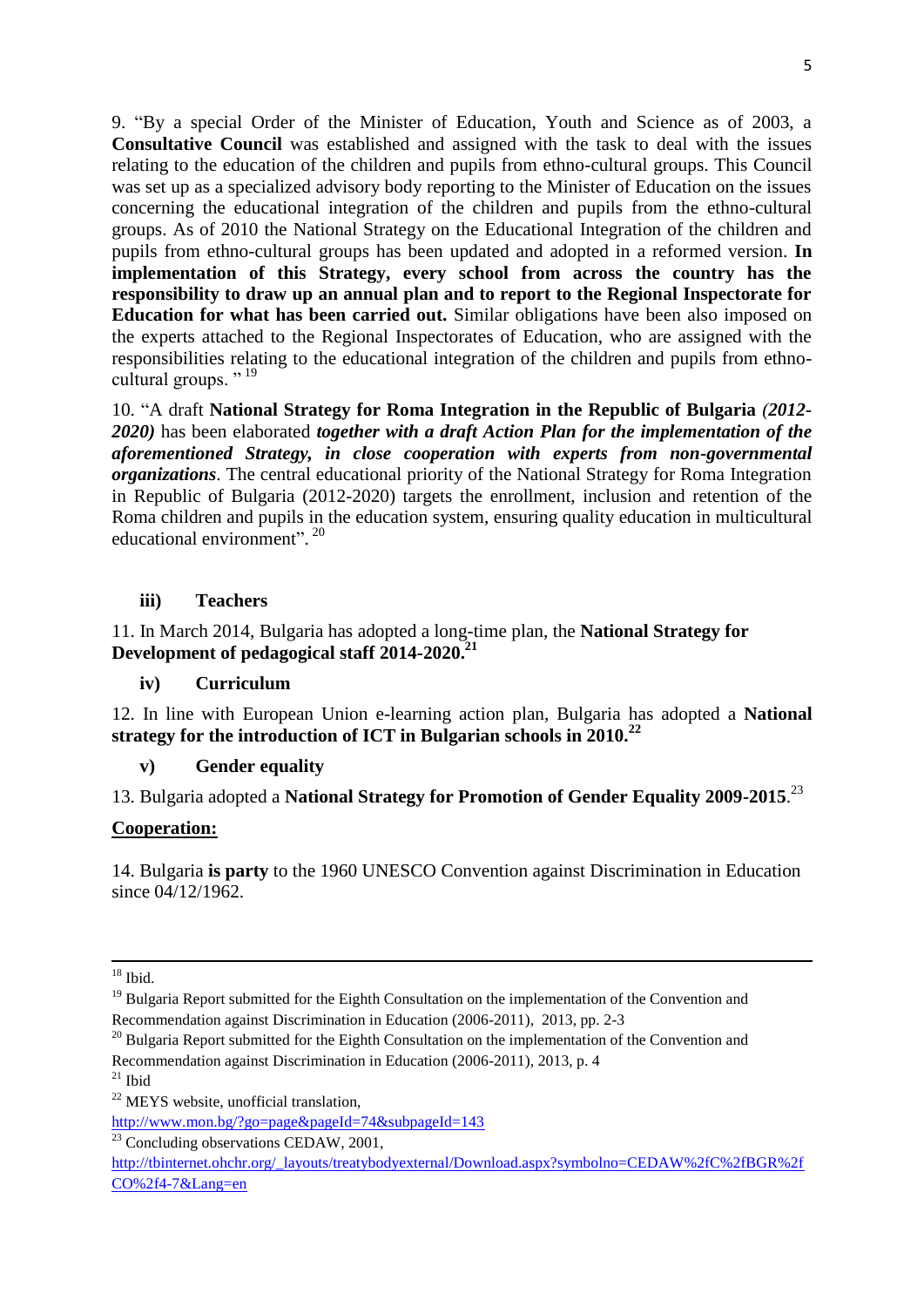15. Bulgaria reported to UNESCO on the measures taken for the implementation of the 1960 UNESCO Convention against Discrimination in Education within the framework of:

- a) the **Sixth Consultation** of Member States (covering the period 1994-1999),
- b) the **Eighth Consultation** of Member States (covering the period 2006-2011).

16. However, Bulgaria did not report to UNESCO within the framework of the **Seventh Consultation** of Member States (covering the period 2000-2005)

17. Bulgaria did not report to UNESCO on the measures taken for the implementation of the 1974 UNESCO Recommendation concerning Education for International Understanding, Cooperation and Peace and Education relating to Human Rights and Fundamental Freedoms within the framework of the :

- a) **Fourth Consultation** of Member States (covering the period 2005-2008),
- b) **Fifth Consultation** of Member States (covering the period 2009-2012).

18. Bulgaria did not report to UNESCO on the measures taken for the implementation of the 1976 UNESCO Recommendation on the Development of Adult Education within the framework of the **First Consultation** of Member States (1993). However, Bulgaria did report within the framework of the **Second Consultation** of Member States (2011).

19. Bulgaria is **a party** to the 1989 UNESCO Convention on Technical and Vocational Education since 1994.

## **Freedom of opinion and expression**

Constitutional and Legislative Framework:

20. Freedoms of communication and opinion are guaranteed under Chapter II Article 34 and 39 of the Bulgarian Constitution (2007). However Articles 39 (2) states that "This right (freedom of opinion) shall not be used to the detriment of the rights and reputation of others, or for the incitement of a forcible change of the constitutionally established order, the perpetration of a crime, or the incitement of enmity or violence against anyone"<sup>24</sup>.

21. On 22 July 1999, the Bulgarian Parliament amended the Penal Code so as to eliminate imprisonment as a penalty for insult and defamation. However, they remain criminal offences under the Penal Code<sup>25</sup>

22. The Access to Public Information Act has been adopted since  $2000^{26}$ .

Media Self-Regulation:

1

<sup>&</sup>lt;sup>24</sup> Constitution of Bulgaria. See http://www.parliament.bg/en/const

<sup>25</sup> Bulgarian Penal Code. Se[e https://www.mvr.bg/NR/rdonlyres/330B548F-7504-433A-BE65-](https://www.mvr.bg/NR/rdonlyres/330B548F-7504-433A-BE65-5686B7D7FCBB/0/04_Penal_Code_EN.pdf) [5686B7D7FCBB/0/04\\_Penal\\_Code\\_EN.pdf](https://www.mvr.bg/NR/rdonlyres/330B548F-7504-433A-BE65-5686B7D7FCBB/0/04_Penal_Code_EN.pdf)

<sup>26</sup> *http://www.aip-bg.org/en/legislation/Text\_of\_the\_APIA/200432/*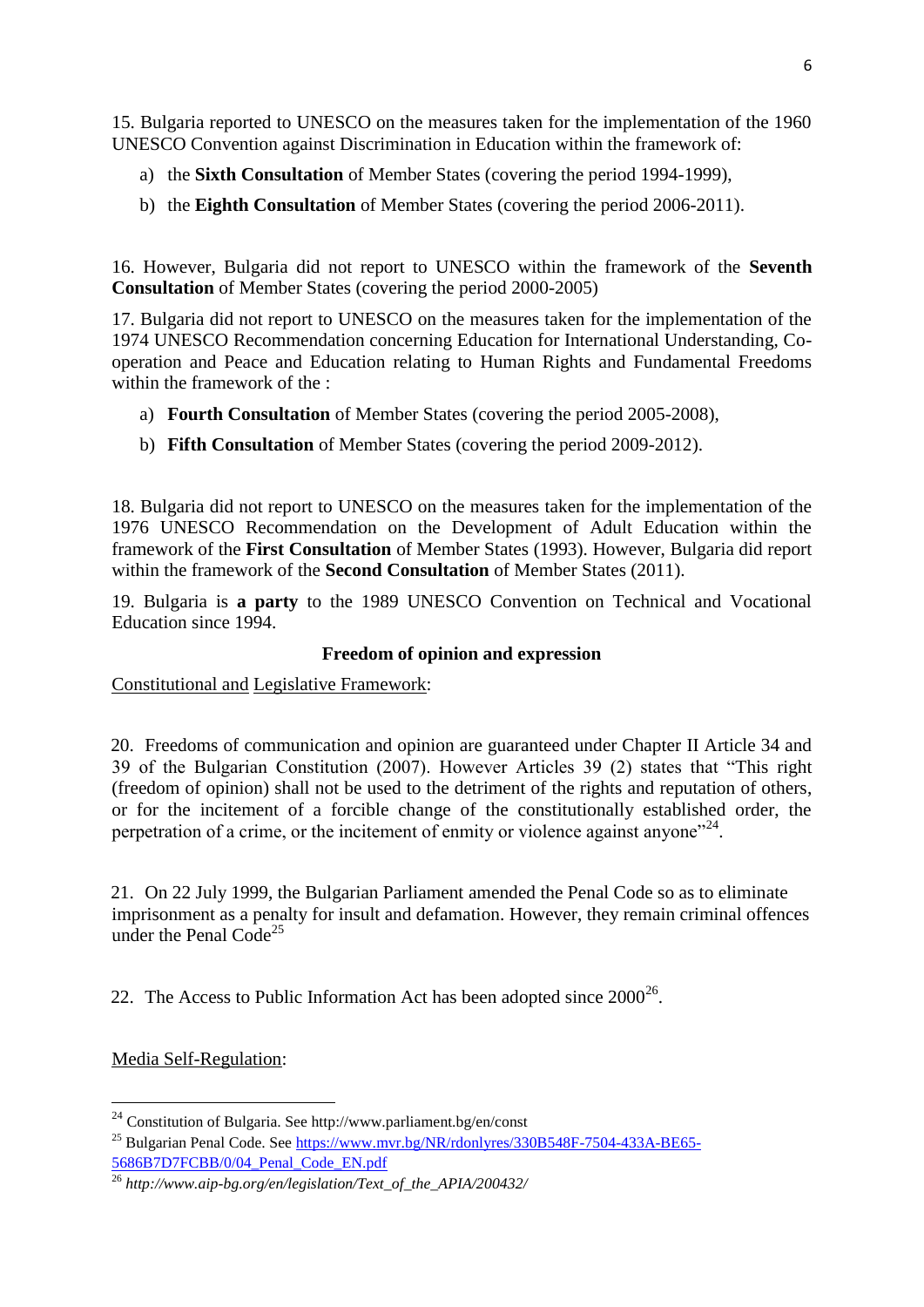23. Media self-regulatory mechanisms exist in Bulgaria through such entity as the Bulgarian Media Institute.

### Safety of Journalists:

24. UNESCO recorded one killing of journalist or media professional in Bulgaria between 2008 and 2013, that of Bobi Tsankov (killed 5 January  $2010)^{27}$ . The Director-General of UNESCO condemned the killing and called on the government to inform UNESCO, on a voluntary basis, of the actions taken to prevent the impunity of the perpetrators and to notify the Director-General of the status of the judicial inquiries conducted on each of the killings condemned by  $UNESCO^{28}$ . Bulgaria has yet to provide information to UNESCO concerning the status of the judicial investigation of the killing.

## **III. RECOMMENDATIONS**

#### **Right to Education**

**25.** *Recommendations made within the framework of the first cycle of the Woking Group on the Universal Periodic Review, considered on (please check the date on the following web site: [http://www.ohchr.org/EN/HRBodies/UPR/Pages/Documentation.aspx\)](http://www.ohchr.org/EN/HRBodies/UPR/Pages/Documentation.aspx)*

- *i) A - 80.25. Ensure continued emphasis on children's rights and welfare in Bulgaria's budget policy and consider increasing budget allocations for the implementation of the CRC, including in the areas of health, education and family support (Malaysia);*
- *ii) A - 80.44. Develop effective measures to overcome continuing discriminatory patterns against ethnic minorities and lesbian, gay, bisexual and transgender persons through education and training(Spain);*
- *iii) A - 80.92. Persist in its national efforts aimed at the systematic inclusion of human rights education in its educational and vocational systems and at all school levels (Morocco);*
- *iv) A - 80.93. Ensure that Roma children are not sent to special schools for the disabled, but instead are schooled together with other Bulgarian children (Finland);*

**<sup>.</sup>**  $27$  See the public statement of UNESCO Director-General Irina Bokova at [http://www.unesco.org/new/en/media-services/single-](http://www.unesco.org/new/en/media-services/single-view/news/unesco_director_general_condemns_killing_of_bulgarian_journalist_bobi_tsankov/)

[view/news/unesco\\_director\\_general\\_condemns\\_killing\\_of\\_bulgarian\\_journalist\\_bobi\\_tsankov/](http://www.unesco.org/new/en/media-services/single-view/news/unesco_director_general_condemns_killing_of_bulgarian_journalist_bobi_tsankov/) (dated 8 January 2010).

<sup>&</sup>lt;sup>28</sup> See Resolution 29 adopted by the 29th General Conference of UNESCO in 1997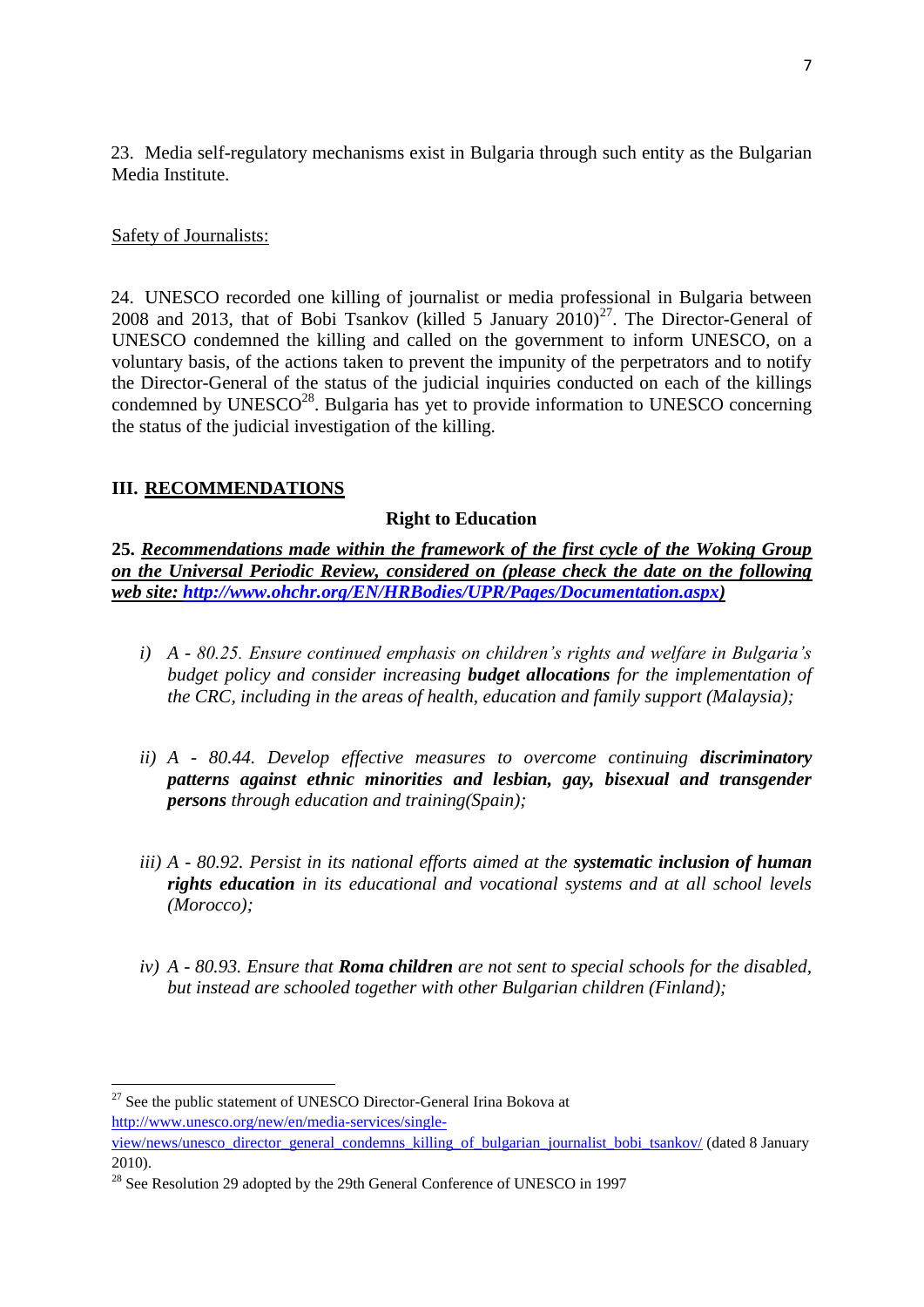- *v) A - 80.94. Evaluate the need for tuition in a special school on the basis of the child's personal characteristics, not on his or her ethnicity (Finland);*
- *vi) A - 80.95. Avoid the practice of the school segregation of Roma children, for example with primary school teachers, who are speaking their mother tongue, with the objective of achieving an effective learning of the Bulgarian language and other subjects taught (Spain);*
- *vii) A - 80.96. Communicate more efficiently to Roma parents the importance of literacy and the positive effect of education on the children's future, and, in this task, use the help of school assistants with a Romani background (Finland);*
- *viii) A - 80.97. Guarantee that the implementation of the law on compulsory preschool education for all children, adopted by Parliament on 23 September, covers the Roma as well as other minorities (Finland);*
- *ix) A - 80.98. Continue its efforts on the issue of inclusion of children with disabilities in the general school system and reducing the number of schools for children with special educational needs (Slovenia);*
- *x) A - 80.105. Pursue its integration policy for the Roma population, guaranteeing access to basic health and social services, education, housing and employment (Spain);*
- *xi) A - 80.106. Promote the identity of the Armenian minority by further addressing its educational, religious and cultural needs (Armenia);*

#### **26. Analysis:**

Bulgaria has adopted legislations and policies to implement inclusive education, especially for ethnic minorities, persons with disabilities and girls and women. In addition, Bulgaria has developed long-time plans to finance and manage education.

#### **27. Specific recommendation:**

- **27.1. Bulgaria is encouraged to continue to submit state reports for the periodic consultations of UNESCO's education related standard-setting instruments.**
- **27.2. Bulgaria could be encouraged to take further measures to promote Human Rights Education.**
- **27.3. Bulgaria could be encouraged to increase the budget allotted to education.**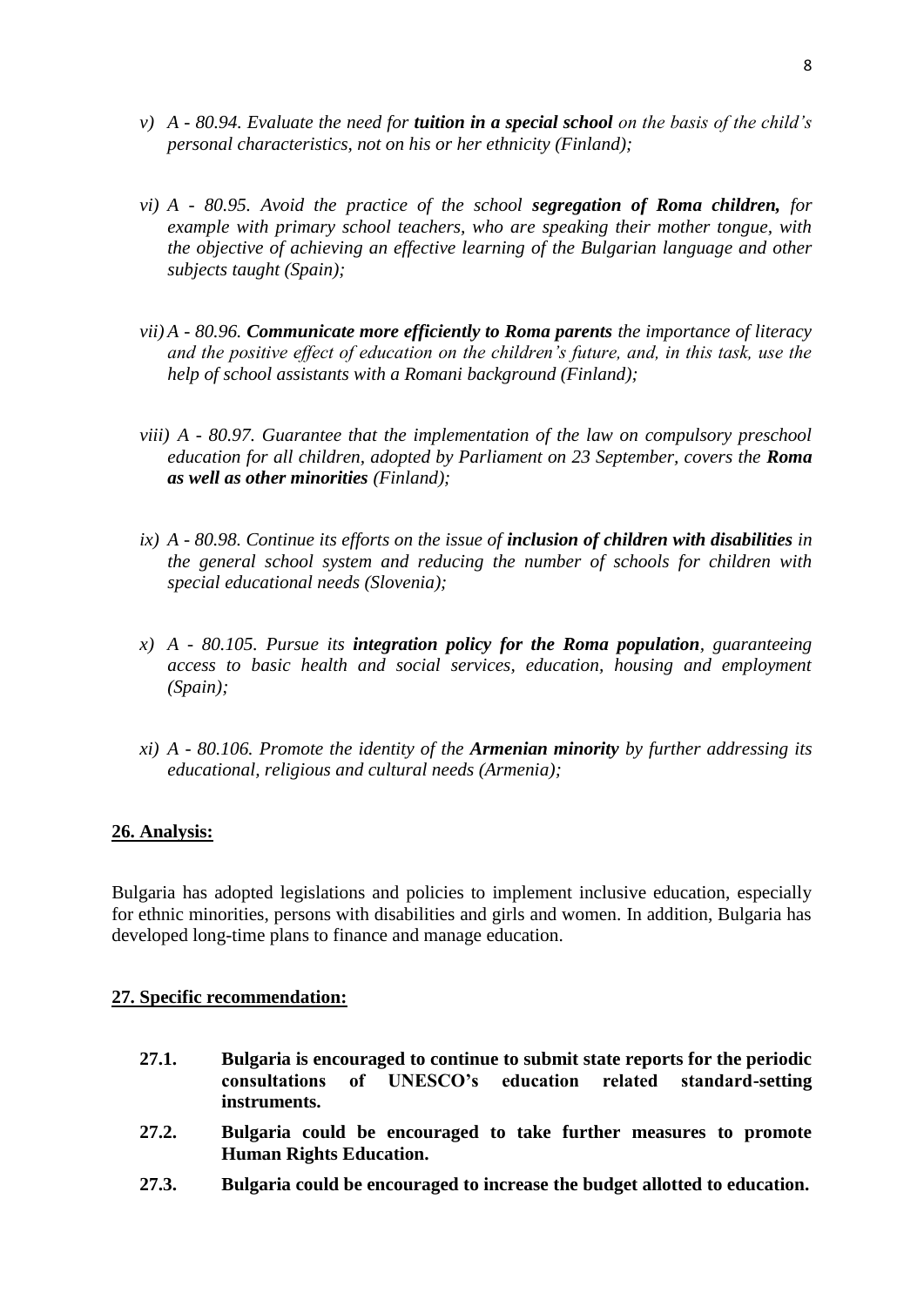#### **Freedom of opinion and expression**

28. Bulgaria should ensure that journalists and media workers are able to practice the profession in a free and safe environment as part of their fundamental human rights in accordance with international standards<sup>29</sup>. It should investigate all attacks on journalists and media workers, and ensure full implementation of the rule of law.

29. Bulgaria is recommended to decriminalize defamation and place it within a civil code that is in accordance with international standards<sup>30</sup>.

#### **30. Cultural rights**

31. As a State Party to the Convention concerning the Protection of the World Cultural and Natural Heritage (1972), the Convention for the Safeguarding of the Intangible Cultural Heritage  $(2003)^{31}$  and the Convention on the Protection and Promotion of the Diversity of Cultural Expressions  $(2005)^{32}$ , Bulgaria is encouraged to fully implement the relevant provisions that promote access to and participation in cultural heritage and creative expressions and, as such, are conducive to implementing the right to take part in cultural life as defined in article 27 of the Universal Declaration of Human Rights and article 15 of the International Covenant on Economic, Social and Cultural Rights. In doing so, Bulgaria is encouraged to give due consideration to the participation of communities, practitioners, cultural actors and NGOs from the civil society as well as vulnerable groups (minorities, indigenous peoples, migrants, refugees, young peoples and peoples with disabilities), and to ensure that equal opportunities are given to women and girls to address gender disparities.

### **Freedom of scientific research and the right to benefit from scientific progress and its applications**

32. With regard to contribution of science and technology to development, Bulgaria is encouraged to report to UNESCO within the framework of the on-going consultations with Member States on the monitoring of the implementation and the proposed revision of the 1974 Recommendation on the Status of Scientific Researchers, in particular on the measures undertaken in the country to implement such principles of the Recommendation as the obligation of state authorities to ensure that scientific researchers have the responsibility and the right to work in a spirit of intellectual freedom; to participate in the determination of the aims, content and methods of research, which should be compatible with respect for universal human rights and fundamental freedoms, as well as ecological and social responsibility; to

**.** 

<sup>&</sup>lt;sup>29</sup> See for example, UN General Assembly Resolution A/RES/68/163 and Human Rights Council Resolution A/HRC/21/12

<sup>&</sup>lt;sup>30</sup> See for example, General Comments No 34. of the International Covenant on Civil and Political Rights (ICCPR), 2006 Recommendation of the  $87<sup>th</sup>$  Session Human Rights Committee, the recommendations of the UN Special Rapporteurs on the Right to Freedom of Opinion and Expression, and Resolution 1577 (2007) of the Parliamentary Assembly of the Council of Europe.

<sup>&</sup>lt;sup>31</sup> See UNESCO. 2013. Bulgaria Periodic Report on the 2003 Convention for the Safeguarding of the Intangible Cultural Heritage[. http://www.unesco.org/culture/ich/doc/download.php?versionID=22437](http://www.unesco.org/culture/ich/doc/download.php?versionID=22437)

<sup>&</sup>lt;sup>32</sup> See UNESCO. 2012. Bulgaria Periodic Report on the 2005 Convention on the Protection and Promotion of the Diversity of Cultural Heritage. [http://www.unesco.org/culture/cultural](http://www.unesco.org/culture/cultural-diversity/2005convention/data.php?1405935017&dir=reports&link=Bulgaria_Report_EForm_EN_2012.pdf)[diversity/2005convention/data.php?1405935017&dir=reports&link=Bulgaria\\_Report\\_EForm\\_EN\\_2012.pdf](http://www.unesco.org/culture/cultural-diversity/2005convention/data.php?1405935017&dir=reports&link=Bulgaria_Report_EForm_EN_2012.pdf)